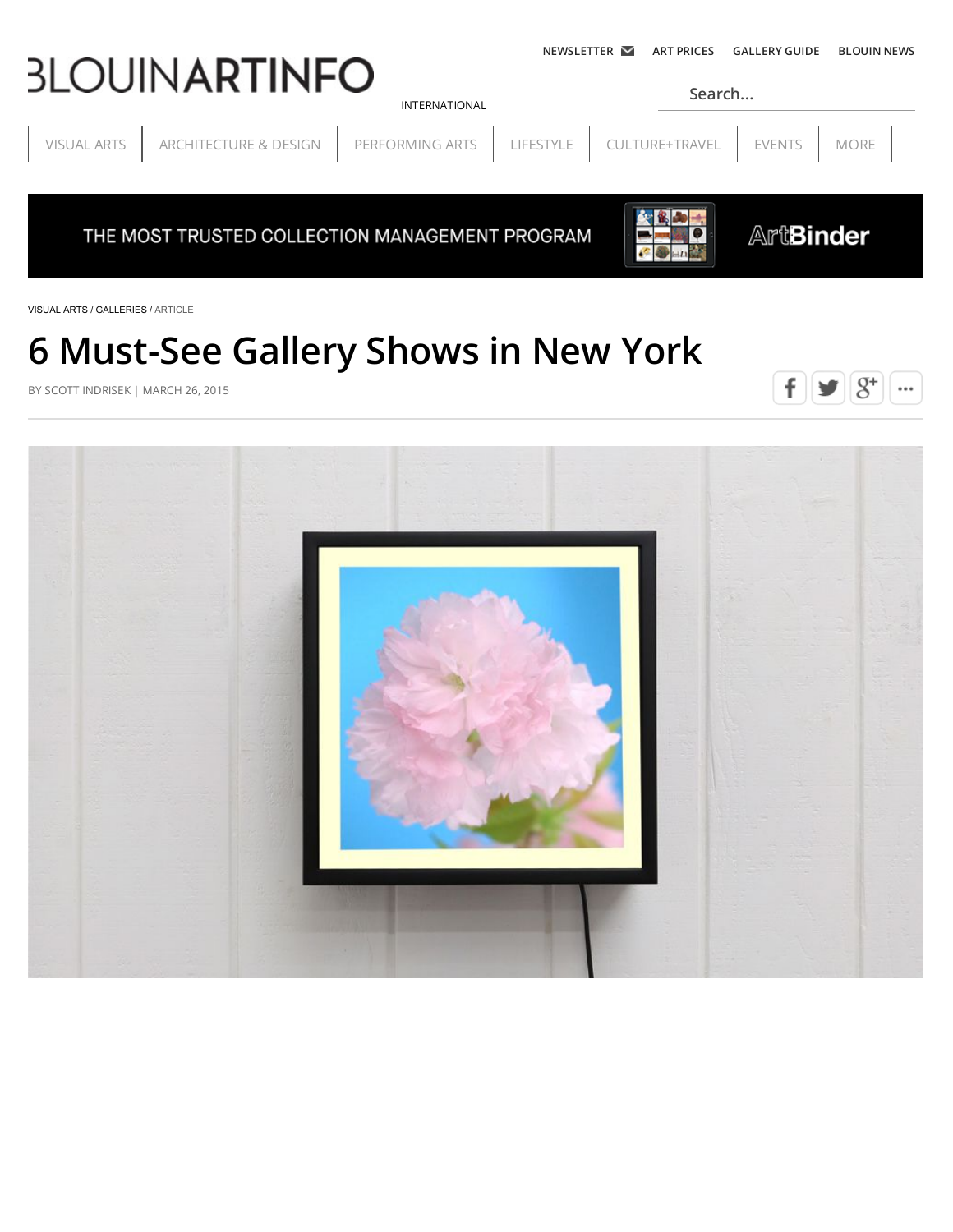

**[View Slideshow](http://www.blouinartinfo.com/photo-galleries/6-must-see-gallery-shows-evan-robarts-owen-kydd-and-more)**

Owen Kydd's "Cherry," 2015, currently on view at Nicelle Beauchene Gallery. (Courtesy of the artist and Nicelle Beauchene Gallery)

#### **[Evan Robarts at the Hole, through April 5 \(312 Bowery\)](http://theholenyc.com/2015/02/27/evan-robarts/)**

Robarts threads lengths of green garden hose through sheets of clear or reflective glass, freezing Los Angeles series of paintings made using a mop are less effective (and a bit too reminiscent of James Nares) group of works  $-$  a combination of hulking construction scaffolding and brightly-colored paint roller — confirms the artist's aptitude for making the commonplace compositionally intriguing.



**[Hannah Levy and "Debris" at James](http://www.jamesfuentes.com/) Fuentes, through April 5 and 26 (55 Delancey Street)**

 $\mu$ , rubbery asparagus stalks, bent metal, and upholstered lag that shows two hands massaging and manipulating a flesh-toned cast of iPhone headphones; I promise it'll be the most disturbingly sexual thing you'll see all day. Up front, "Debris" brings together Darja Bajagic's porn-appropriation (including an

axe whose head is digitally printed with a still from swordplay fetish materials) with a Haim Steinbach shelf, some paintings by David Wojnarowicz, and a rubber-ducky on a blanket from Lizzi Bougatsos. The stand-out, though, is an imposing floor sculpture by Nevine Mahmoud: a cast aluminum shape resembling the jagged cavity of a monstrous

mouth resting on a cherry-red laminated panel. It's a combination of sleek-surfaced retail fixture and someone's primal nightmare.

#### **[Andrew Sendor at Sperone Westwater, through April 11 \(257 Bowery\)](http://www.speronewestwater.com/exhibitions/andrew-sendor_2)**

These grisaille, photorealist oil paintings on panel present an alternate reality of sorts, populated by characters that include the enigmatic Boris Flumzy and Fenomeno. Sendor's hilariously specific titlings for the works obfuscate rather than illuminate — nonsensically identifying paintings as being based on stills from imaginary documentaries, for instance. Sendor's protagonists appear in a short accompanying film, "Fenomeno," which at times reads like a winking parody of Matthew Barneyian excess, with the title character hefting a dumbbell while wearing a blue dress, or moaning in anguish as he's burned in effigy during a mysterious riverside ritual.



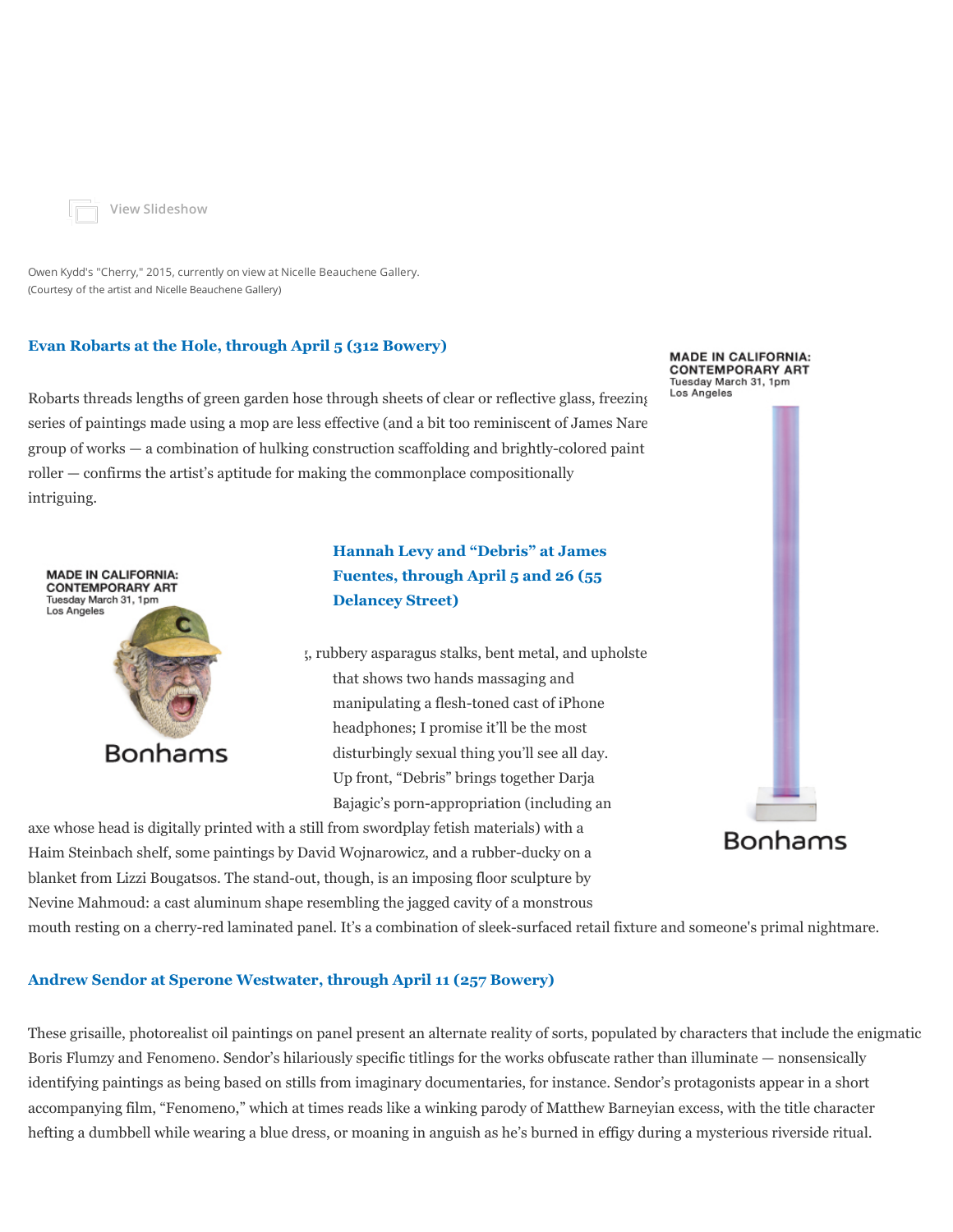#### **[Ross Simonini and Brian Belott at Fredericks & Freiser, through April 25 \(536 West 24th Street\)](http://www.fredericksfreisergallery.com/exhibitions/current/index.html)**

In dual exhibition dubbed "Sweather," the artists entertain a childlike curiosity tempered by genuine chops. Belott presents large-scale abstract paintings — ordered fields of colored dots and the occasional snaking curve of squirted-from-the-tube pigment, arrayed on a ground of simple construction paper. Simonini's contributions are equally vibrant, hinting more at landscapes and dreamscapes. (Fun fact: Many of them were painted using his feet.) In the back room, works on paper by both artists show a different side: Simonini's images here are monochromatic and literally ghost-haunted; Belott's are Dieter Roth-inspired mustard-on-paper sketches of cats, calculators, and other things, sure to bring delight to uptight conservators for years to come.

#### **[Owen Kydd at Nicelle Beauchene Gallery, through April 19 \(327 Broome Street\)](http://nicellebeauchene.com/exhibitions/4061-2/)**

Kydd's square-format video projections and looping clips can't help but allude to Instagram, Vine, et. al. But framed in handsome, minimalist boxes, these simple pieces demand a concentrated looking at odds with such cursory perusal. Some of the subject matter is dramatic and advertising-slick — like footage of a flower waving its petals in slow motion, or two sugar cubes slowly falling through the air. Others use a grainier aesthetic to capture simpler things, like the subtle play of light and shadow on an ordinary patch of ground.

#### **[Folkert de Jong at James Cohan Gallery, through April 25 \(533 West 26th Street\)](http://www.jamescohan.com/exhibitions/2015-03-19_folkert-de-jong)**

The Dutch artist mined the collection of the Royal Armories in Leeds in order to cast suits of armor and a cornucopia of firearms in bronze; he then sprayed the surfaces with a variety of acids, forcing a patina effect (chalky greens, lush purples) that makes the sculptures look like marine artifacts submerged for centuries. De Jong sticks with signature polyurethane foam for other pieces that are encased in vitrines of multi-colored Plexiglas. (He's as gruesome as ever: in one tableaux, a man's chest is pierced by the horn of a gramophone.) Other assemblages mix incongruous bronze objects: a jumbled coatrack of firearms supporting a few hats and a cane, with a crumpled soccer ball on the floor beneath. These new pieces are surprisingly slick, but they still retain the rough, raw energy of de Jong's sculptures using more industrial materials. (FYI: Through April 19 you can also catch The Wooster Group's ["Cry, Trojans!"](http://stannswarehouse.org/show/cry-trojans/) at St. Ann's Warehouse, for which de Jong handled set design and costuming.)

**ALSO WORTH SEEING:** Cordy Ryman's wild woodwork at [Zurcher Gallery](http://www.galeriezurcher.com/exhibitions/cordy-ryman_1079), through May 5; Matthew Darbyshire's toilets, chairs, and radiators rendered in thermoplastic, at [Lisa Cooley](http://www.lisa-cooley.com/exhibitions/matthew-darbyshire-suite) through March 29; Fernando Mastrangelo's imposing, design-inflected sculptures and paintings made using sand, salt, and concrete, at [Mike Weiss Gallery](http://www.mikeweissgallery.com/exhibition/91/#!21721) through April 25; and Andrew Kuo's hilarious cat-wallpaper at [Marlborough Broome Street,](http://marlboroughchelsea.com/broome-st/exhibitions/andrew-kuo-and-scott-reeder-it-gets-beta) which you can catch through March 28.

| View Slideshow    |         |           |                            |                  | $\mathbf{f} \in \mathbb{R}$ | $ 8^+ $ | $\cdots$ |
|-------------------|---------|-----------|----------------------------|------------------|-----------------------------|---------|----------|
| Contemporary Arts | Reviews | Galleries | Visual Arts Scott Indrisek | 5 Must-See Shows |                             |         |          |

## **RECOMMENDED**

### **MOST POPULAR**

**[MOST READ](http://www.blouinartinfo.com/news/story/1123246/6-must-see-gallery-shows-in-new-york?qt-article_detail_popular=0#qt-article_detail_popular) [MOST SHARED](http://www.blouinartinfo.com/news/story/1123246/6-must-see-gallery-shows-in-new-york?qt-article_detail_popular=2#qt-article_detail_popular)**